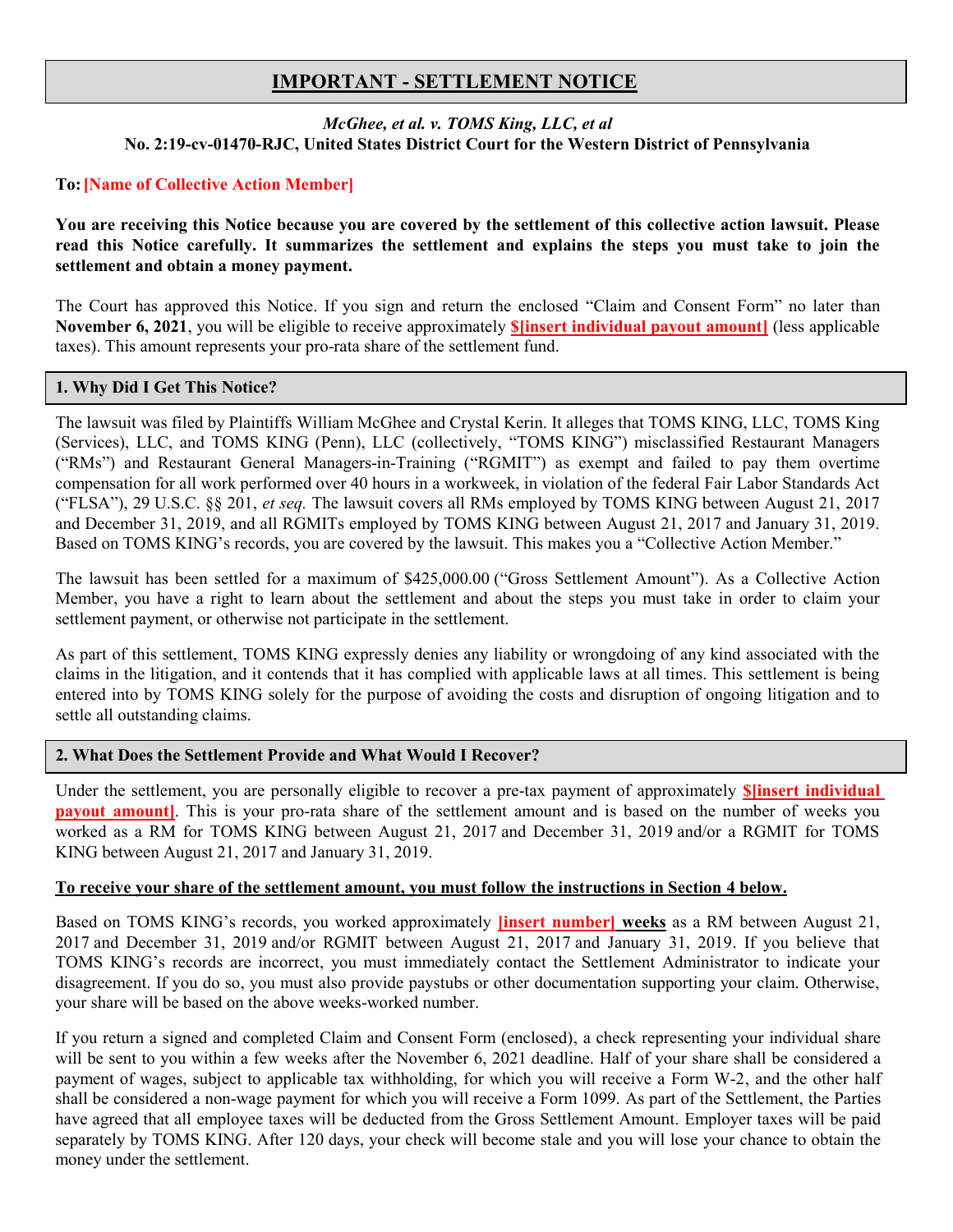If you do not receive your check within 100 days after signing and timely returning the accompanying Claim and Consent Form, you should contact the Settlement Administrator, Analytics Consulting LLC, whose information is provided below in Section 8.

## 3. Why Is There A Settlement?

The settlement is a compromise that enables all parties to avoid the costs, risks, and delays associated with the litigation process. In reaching a settlement, TOMS KING has not admitted that it violated any laws.

## 4. What Are Your Options?

You have two options with regards to this settlement. You can:

### Option 1: File a Claim and Consent Form to Recover Your Settlement Payment

If you want to recover your settlement payment, you must complete, sign and return the enclosed Claim and Consent Form, confirming you consent to join the above-captioned lawsuit and acknowledging that you are releasing certain claims, as outlined in Section 5 below. In order for your claim to be valid, you must return your Claim and Consent Form by either mailing, emailing or faxing it to the Settlement Administrator on or before November 6, 2021. You may also submit it online at https://www.collectiveaction.io/tomsking/ using the claim ID and PIN included on the Consent and Claim Form.

#### Option 2: Do Nothing

If you do nothing, you will not recover any settlement payment. However, you will still be able to proceed with a lawsuit of your own and obtain counsel of your choosing, if you wish.

#### 5. What Legal Claims are Released by the Settlement?

If you complete, sign and return the Claim and Consent on or before November 6, 2021, you will release and forever discharge TOMS KING and all of their affiliates, agents, and directors from any and all claims, demands, suits, penalties, guarantees, debts, contracts, agreements, obligations, expenses, costs, attorneys' fees, causes of action and liabilities of whatever kind or nature, whether known or unknown, that accrued while they were employed as a Restaurant Manager and/or Restaurant General Manager-in-Training between August 21, 2017 and December 31, 2019, that concern alleged uncompensated time or payment or non-payment of minimum wages and overtime compensation, whether arising under local, state, or federal law, and whether based on statutory, common law, contract, equitable, or other legal theory. The release includes any claims that are derivative of the claims being released including, but not limited to, claims for willful violations, liquidated damages, punitive damages, interest, attorneys' fees, costs, or other equitable relief related to the alleged payment or non-payment of overtime wages.

## 6. Do I Have a Lawyer in this Case?

The following law firms represent Plaintiffs and will also represent you in connection with the settlement:

Jason Conway **Daniel C. Levin**<br>1700 Market Street. Suite 1005 510 Walnut Street. Ste. 500 1700 Market Street, Suite 1005 Philadelphia, PA 19103 Philadelphia, PA 19106 Phone: (215) 278-4782 Telephone: (215) 592-1000 Fax: (215) 278-4807 Fax: (215) 592-4663 info@conwaylegalpa.com dlevin@lfsblaw.com

#### CONWAY LEGAL, LLC LEVIN, SEDRAN & BERMAN LLP

The Court has approved the payment of \$240,000.00 in attorney's fees, costs, and expenses to Plaintiffs' counsel. This amount will be paid by TOMS KING. You will *not* pay any attorney's fees, costs or expenses out of your individual settlement award. The Court has also awarded Service Awards to the two named Plaintiffs in the combined amount of \$7,000.00 in recognition of their service to the case. These amounts will be paid from the Gross Settlement Amount.